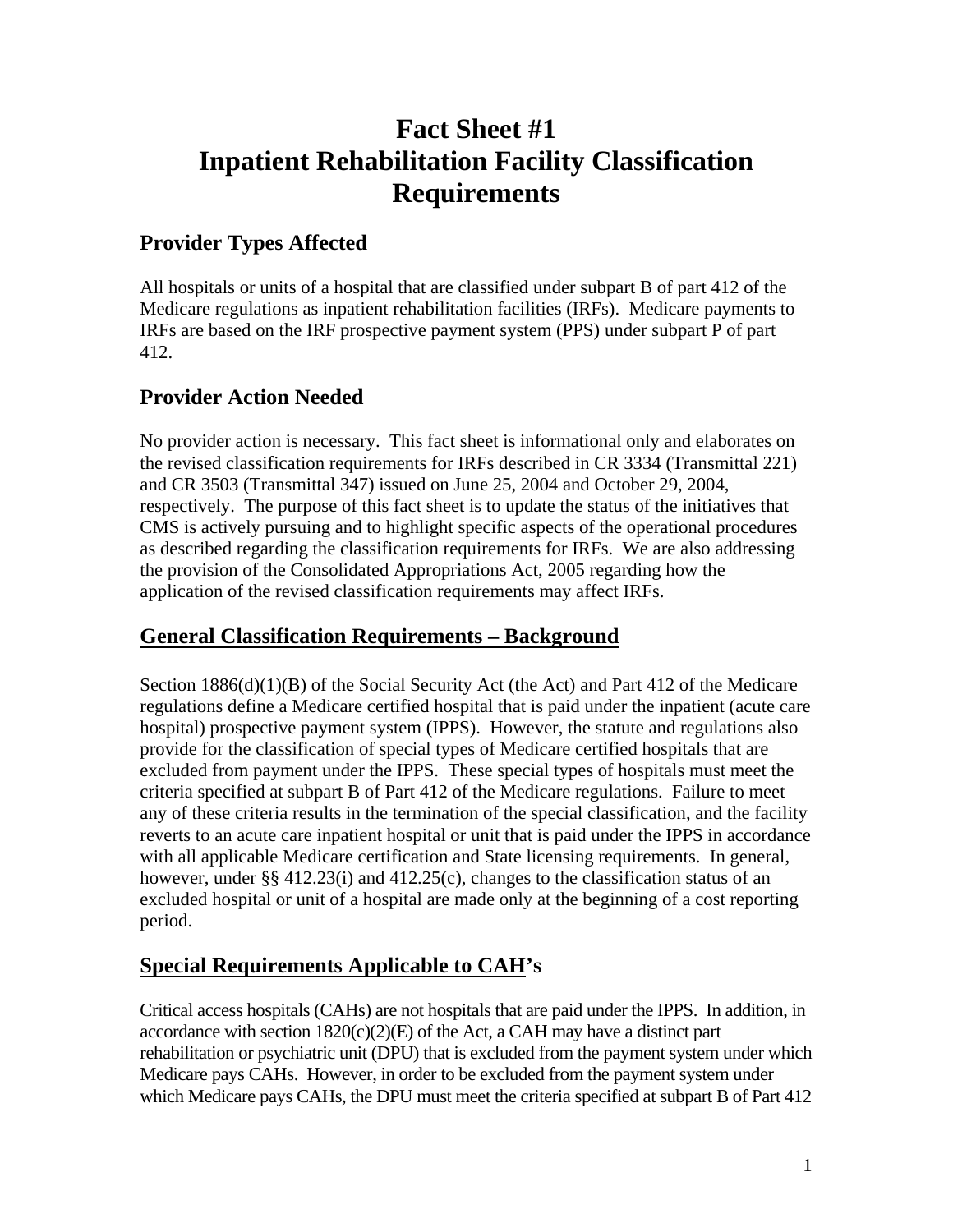of the Medicare regulations. Failure to meet any of these criteria will result in the DPU being subject to the payment and other regulatory requirements that pertain to CAHs, including the limitation of a CAH to no more than 25 beds overall.

### **IRF Classification Requirements**

One of the special types of hospitals excluded from the IPPS is an inpatient rehabilitation facility (IRF). Medicare payments to IRFs are based on the IRF PPS that was implemented on January 1, 2002. The conditions for payment under the IRF PPS are specified at §412.604.

The implementation of the IRF PPS did not change the regulations and procedures applicable to entities seeking classification as an IRF. In order to receive payment under the IRF PPS, a hospital or unit of a hospital must first meet the requirements to be classified as an IRF in accordance with subpart B of Part 412. This includes meeting the requirement under §412.23(b)(2), which was commonly referred to as the "75 percent rule". In this article we refer to this requirement as the "compliance percentage threshold."

### **Regulatory History of the IRF Classification Requirements**

In the May 7, 2004 Federal Register (69 FR 25752), the Centers for Medicare & Medicaid Services (CMS) published a final rule that revised §412.23(b)(2). Under revised §412.23(b)(2), a specific compliance percentage threshold of an IRF's total patient population must require intensive rehabilitation services for the treatment of one or more of the specified conditions. Based on the final rule, CMS issued a Joint Signature Memorandum including instructions related to Regional Office (RO) and Medicare fiscal intermediary (FI) responsibilities regarding the performance of reviews to verify compliance with §412.23(b)(2) as detailed in CRs 3334 and 3503, which revised Medicare Claims Processing Manual Chapter 3, sections 140.1 to 140.1.8. (CR 3503 corrected some errors or clarified the instructions in CR 3334 and presented additional instructions to implement revised §412.23(b)(2).

Using the instructions in CRs 3334 and 3503, the FI determines if an IRF's patient population met the compliance percentage threshold annually, and reports that information to the appropriate CMS RO. If the IRF did not meet the compliance percentage threshold, then the RO terminates the facility's classification as an IRF and notifies the FI and the facility of this action. The facility would then be paid as an acute care hospital under the IPPS. In the case of a CAH rehabilitation DPU, the rehabilitation unit may be then paid in accordance with the payment system Medicare uses to pay CAHs, but only if such payment to the rehabilitation unit does not violate any of Medicare's CAH regulations or operational policies.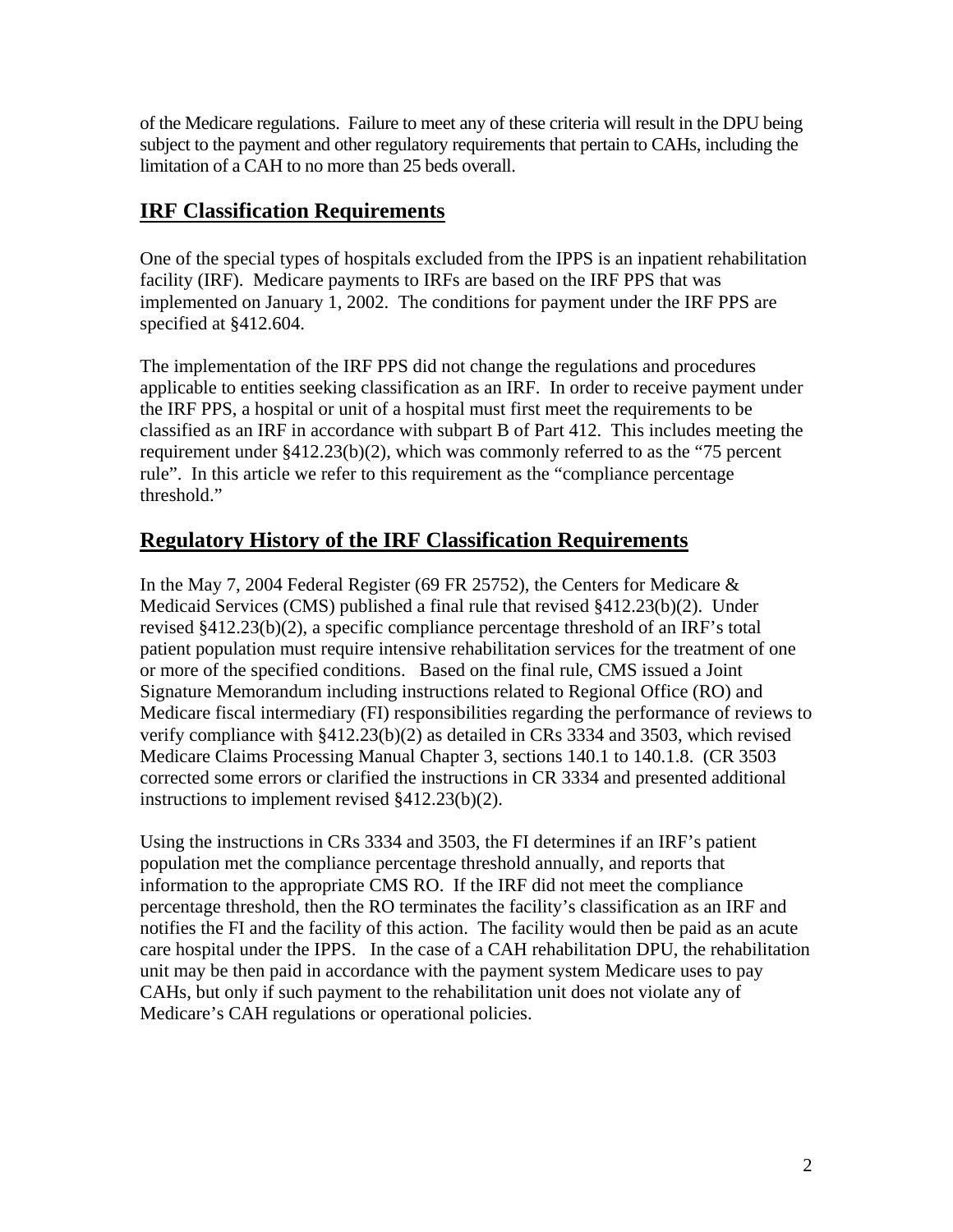### **The Effect of the Consolidated Appropriations Act, 2005 on the Revised Classification Requirements for IRFs**

In accordance with the Consolidated Appropriations Act, 2005 (CAA, 2005)(Pub. Law 108-447 enacted on December 8, 2004), CMS may not use the revised requirements found in §412.23(b)(2) to change the classification of facilities that were classified as IRFs as of June 30, 2004, until CMS either: (1) Determines that our current regulations at §412.23(b)(2) are not inconsistent with a soon-to-be-released Government Accountability Office (GAO) IRF study; or (2) In accordance with the provisions of a soon-to-be-released GAO IRF study, issues an interim final rule revising the criteria at §412.23(b)(2) used to classify a facility as an IRF.

In accordance with the CAA, 2005, the FIs will perform the compliance reviews on all IRFs in accordance with CRs 3334, 3503, and any subsequent CRs regarding compliance with §412.23(b)(2). However, until further notice from CMS Central Office, the ROs will not make any changes to the status of a hospital or a unit of hospital that was classified as an IRF on or before June 30, 2004, and fails to meet the requirements specified in §412.23(b)(2). For a hospital or unit of a hospital that was classified as an IRF after June 30, 2004, and fails to meet §412.23(b)(2), or any other IRF requirements specified in subpart B of Part 412, the RO will terminate the facility's classification as an IRF.

It is important to note that the CAA, 2005 provision only pertains to IRFs that fail to meet the requirements of §412.23(b)(2) of the regulations. An IRF, including facilities classified as IRFs on or before June 30, 2004, that fails to meet any of the other requirements to be classified as an IRF under subpart B of Part 412 will, in accordance with the regulations and applicable CRs, have its classification as an IRF terminated.

CMS realizes that future changes to the classification requirement under §412.23(b)(2) may occur as a result of the GAO study. However, since the CAA,2005 does not prevent CMS from performing the compliance reviews through the FIs, CMS will continue to elaborate on the current instructions in section 140**\***, Chapter 3 of the Medicare Claims Processing Manual, as amended by CRs 3334 and 3503, through various means in order to educate the IRF industry. CMS will announce any changes to the revised requirements under §412.23(b)(2) based upon the GAO study.

\* *This corrects a clerical error. Specifically, previously this section was referred to as "104." The correct section number is 140.* 

### **Payment Under IRF PPS**

Section 1886(j) of the Act provides for the implementation of a Medicare PPS for IRFs. The IRF PPS was implemented for cost reporting periods beginning on or after January 1, 2002. Under the "Publications" section of the CMS website specific to IRFs, (www.cms.hhs.gov/providers/irfpps/default.asp), all Federal Register Publications and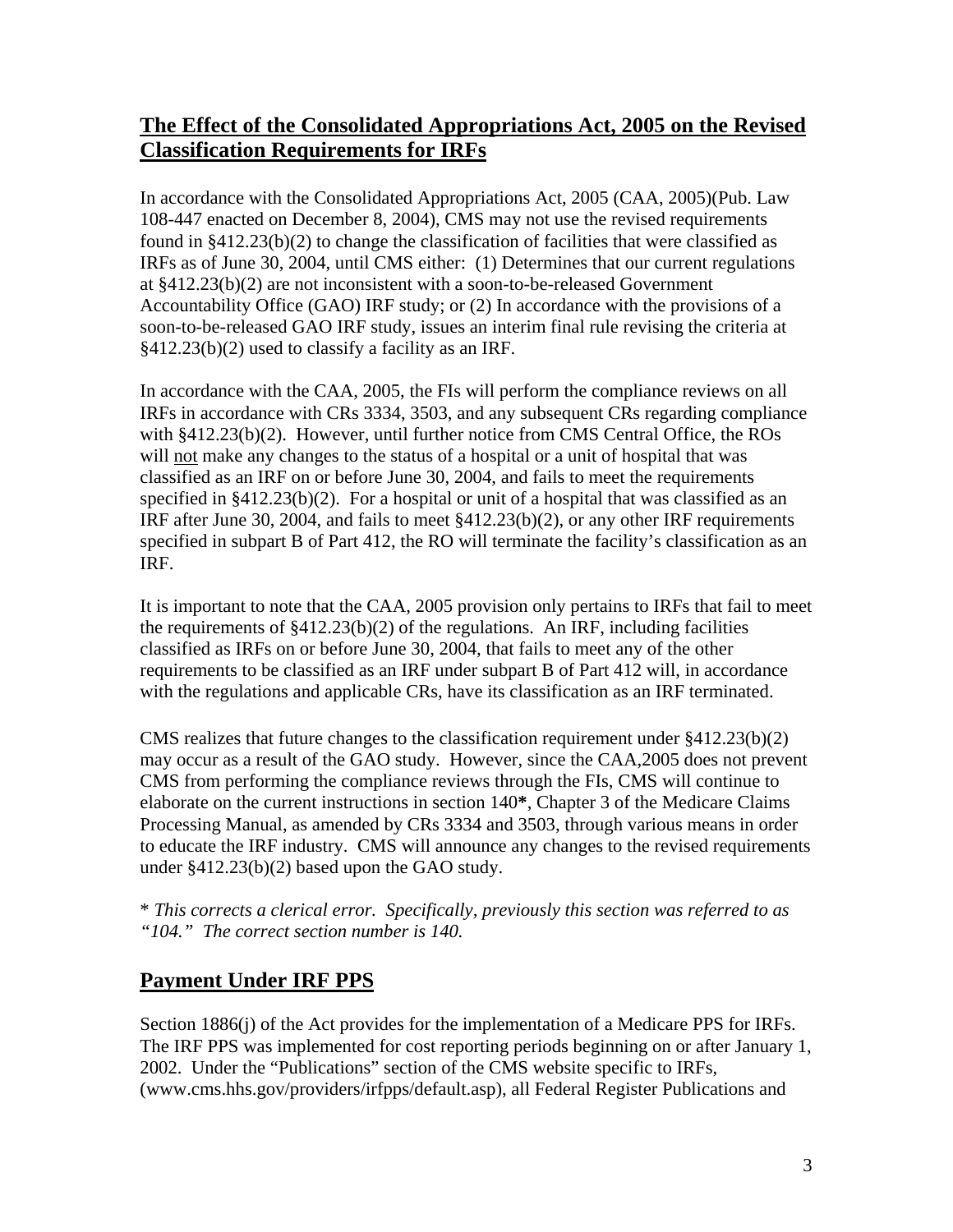corresponding instructions regarding the IRF PPS are available for review and/or downloading.

### **Changes to the IRF Classification Requirements Under §412.23(b)(2) - Background**

On June 7, 2002, CMS notified all ROs and FIs of its concerns regarding the effectiveness and consistency of the review to determine compliance with  $§412.23(b)(2)$ . As a result of these concerns, CMS initiated a comprehensive assessment of the procedures used by the FIs to verify compliance with the compliance percentage threshold requirement and suspended enforcement of the compliance percentage threshold requirement for existing IRFs. The suspension of enforcement did not apply to a facility that was first seeking classification as an IRF in accordance with §412.23(b)(8) or §412.30(b)(2). In such cases, all current regulations and procedures, including §412.23(b)(2), continued to be required.

In the May 16, 2003 proposed rule (68 FR 26791) CMS described its evaluation of the existing compliance percentage threshold requirement and announced its finding of low compliance. CMS also stated that while IRFs are now paid under a PPS, the compliance percentage threshold requirement still served the relevant function of distinguishing IRFs from other types of inpatient facilities, thus facilitating compliance with sections  $1886(d)(1)(B)$  and  $1886(d)(1)(B)(ii)$  of the Act. Making this distinction was also critical to fulfilling the requirements of section  $1886(j)(1)(A)$ , which requires Medicare to make payments to IRFs under a PPS specifically designed for the services IRFs furnish. Accordingly, CMS stated that it would be instructing FIs to reinstitute appropriate enforcement action if a FI determines that an IRF has not met the compliance percentage threshold requirement for cost reporting periods that start on or after October 1, 2003.

The May 16, 2003 proposed rule generated a large number of comments from the rehabilitation industry, calling for a review of the criteria used to classify a facility as an IRF, including an expansion of the qualifying medical conditions. Based on the interest generated from those comments and from testimony given in an IRF Town Hall meeting held on May 19, 2003, CMS published a proposed rule (68 FR 53269) on September 9, 2003 that proposed to amend §412.23(b)(2) and declared that enforcement of the existing compliance percentage threshold requirement for cost reporting periods beginning on or after October 1, 2003 as stated in the May 16, 2003 proposed rule was delayed. Based on comments received on the proposed rules, CMS published a final rule in the May 7, 2004 Federal Register (69 FR 25752) that revised §412.23(b)(2) effective for cost reporting periods beginning on or after July 1, 2004.

### **Changes to the Compliance Percentage Threshold**

Under revised §412.23(b)(2), a specific compliance percentage threshold of an IRF's total patient population must require intensive rehabilitation services for the treatment of one or more of the specified conditions (see List of Medical Conditions Requiring Intensive Rehabilitative Services below). The compliance percentage threshold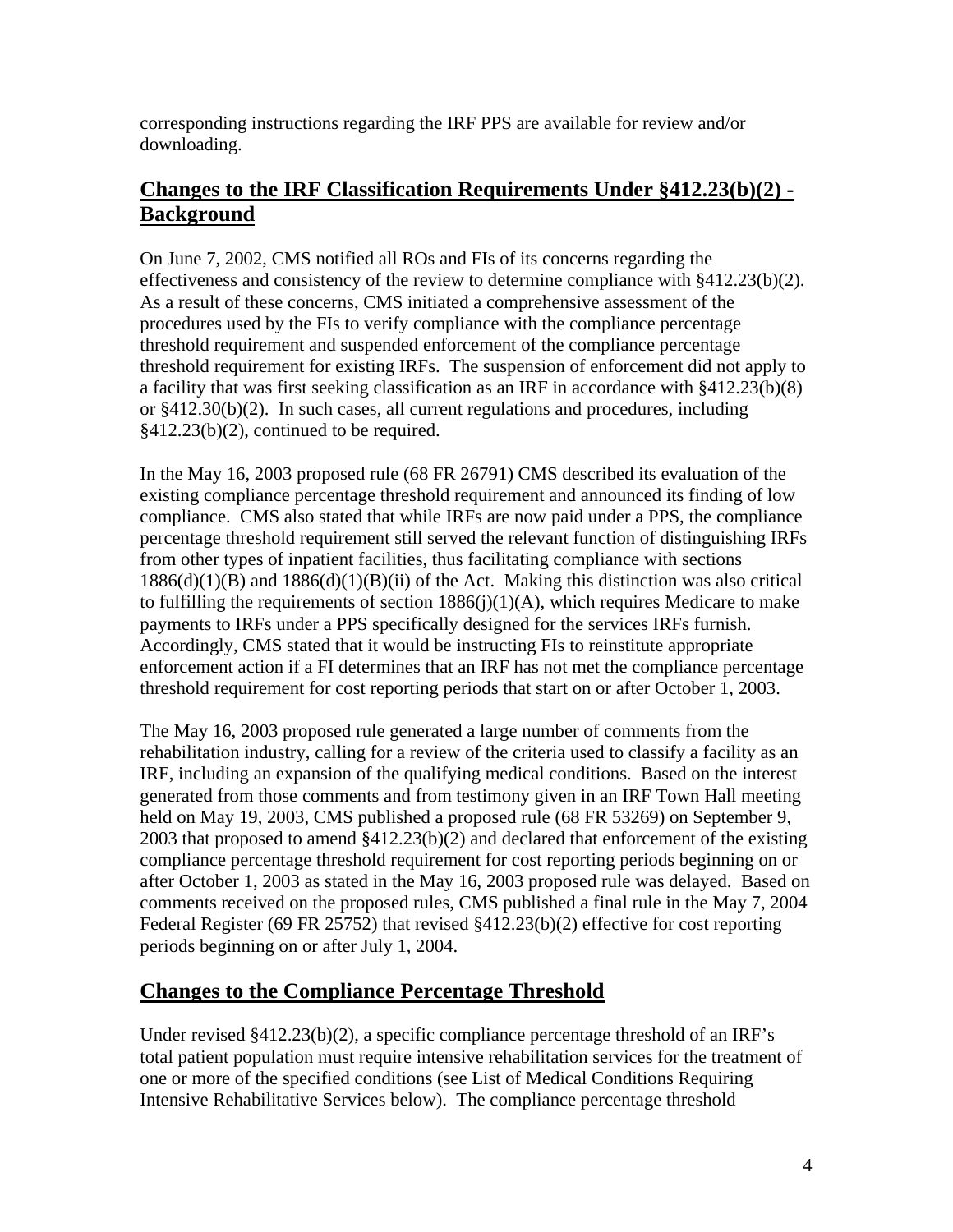requirement for cost reporting periods beginning on or after July 1, 2004 and before July 1, 2005, is 50 percent; for cost reporting periods beginning on or after July 1, 2005 and before July 1, 2006, id 60 percent; and for cost reporting periods beginning on or after July 1, 2006 and before July 1, 2007 is 65 percent. For cost reporting periods beginning on and after July 1, 2007 the compliance percentage threshold is 75 percent.

An IRF's failure to provide the fiscal intermediary (FI) with medical records for certain patients, as specified by the FI, for services provided at the IRF could affect the IRF's ability to meet its compliance percentage threshold requirement.

### **Changes to the List of Medical Conditions Requiring Intensive Rehabilitative Services**

The following list includes the medical conditions that require intensive rehabilitative services under revised §412.23(b)(2):

- (1) Stroke.
- (2) Spinal cord injury.
- (3) Congenital deformity.
- (4) Amputation.
- (5) Major multiple trauma.
- (6) Fracture of femur (hip fracture).
- (7) Brain injury.

(8) Neurological disorders, including multiple sclerosis, motor neuron diseases, polyneuropathy, muscular dystrophy, and Parkinson's disease.

(9) Burns.

(10) Active, polyarticular rheumatoid arthritis, psoriatic arthritis, and seronegative arthropathies resulting in significant functional impairment of ambulation and other activities of daily living that have not improved after an appropriate, aggressive, and sustained course of outpatient therapy services or services in other less intensive rehabilitation settings immediately preceding the inpatient rehabilitation admission or that result from a systemic disease activation immediately before admission, but have the potential to improve with more intensive rehabilitation.

(11) Systemic vasculidities with joint inflammation, resulting in significant functional impairment of ambulation and other activities of daily living that have not improved after an appropriate, aggressive, and sustained course of outpatient therapy services or services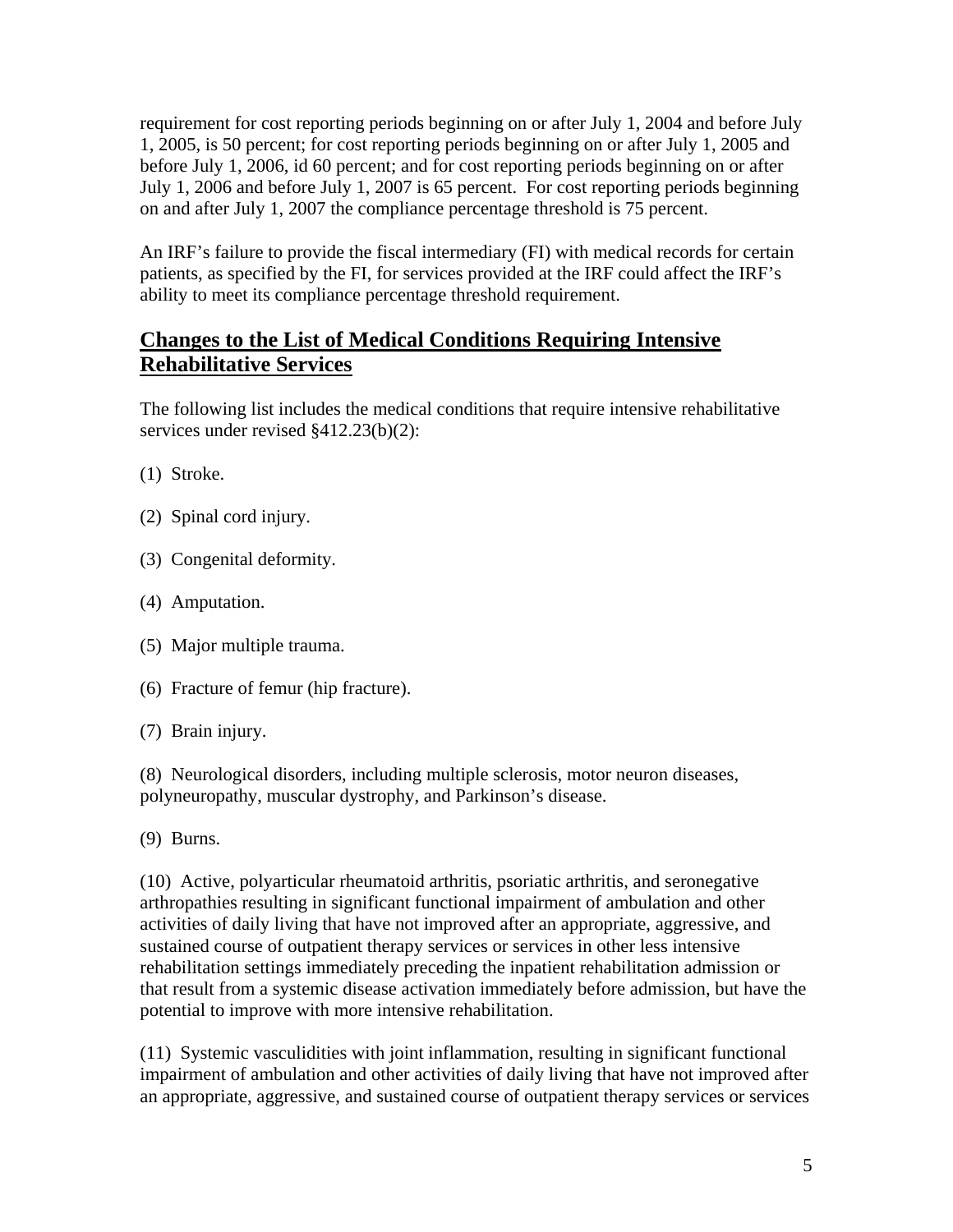in other less intensive rehabilitation settings immediately preceding the inpatient rehabilitation admission or that result from a systemic disease activation immediately before admission, but have the potential to improve with more intensive rehabilitation.

(12) Severe or advanced osteoarthritis (osteoarthrosis or degenerative joint disease) involving two or more major weight bearing joints (elbow, shoulders, hips, or knees, but not counting a joint with a prosthesis) with joint deformity and substantial loss of range of motion, atrophy of muscles surrounding the joint, significant functional impairment of ambulation and other activities of daily living that have not improved after the patient has participated in an appropriate, aggressive, and sustained course of outpatient therapy services or services in other less intensive rehabilitation settings immediately preceding the inpatient rehabilitation admission but have the potential to improve with more intensive rehabilitation. (A joint replaced by a prosthesis no longer is considered to have osteoarthritis, or other arthritis, even though this condition was the reason for the joint replacement.)

(13) Knee or hip joint replacement, or both, during an acute hospitalization immediately preceding the inpatient rehabilitation stay and also meet one or more of the following specific criteria:

- 1. The patient underwent bilateral knee or bilateral hip joint replacement surgery during the acute hospital admission immediately preceding the IRF admission.
- 2. The patient is extremely obese with a Body Mass Index of at least 50 at the time of admission to the IRF.
- 3. The patient is age 85 or older at the time of admission to the IRF.

In general, CMS would like to make clear that the FI always has discretion to include a patient in any of the above medical conditions based upon a review of the clinical record, irregardless of the presumptive test methodology described below.

### **Patients Counted in the Category of Major Multiple Trauma**

In the proposed rule dated September 9, 2003 (FR 68, 53272) CMS clarified which patients should be counted in the category of major multiple traumas to include patients in diagnosis-related groups 484, 485, 486 or 487 used under the IPPS.

### **Effect of Changes in List of Medical Conditions for Cost Reporting Periods Prior to July 1, 2007 and For Cost Reporting Periods Beginning After July 1, 2007**

For cost reporting periods prior to July 1, 2007, patients admitted for inpatient rehabilitation for a condition that is not one of the conditions specified above may be include in the percentage threshold requirement if the patient has a comorbidity that falls in one of the conditions specified above and the comorbidity caused significant decline in functional ability in the individual such that, even in the absence of the admitting condition, the individual would require the intensive rehabilitation treatment that is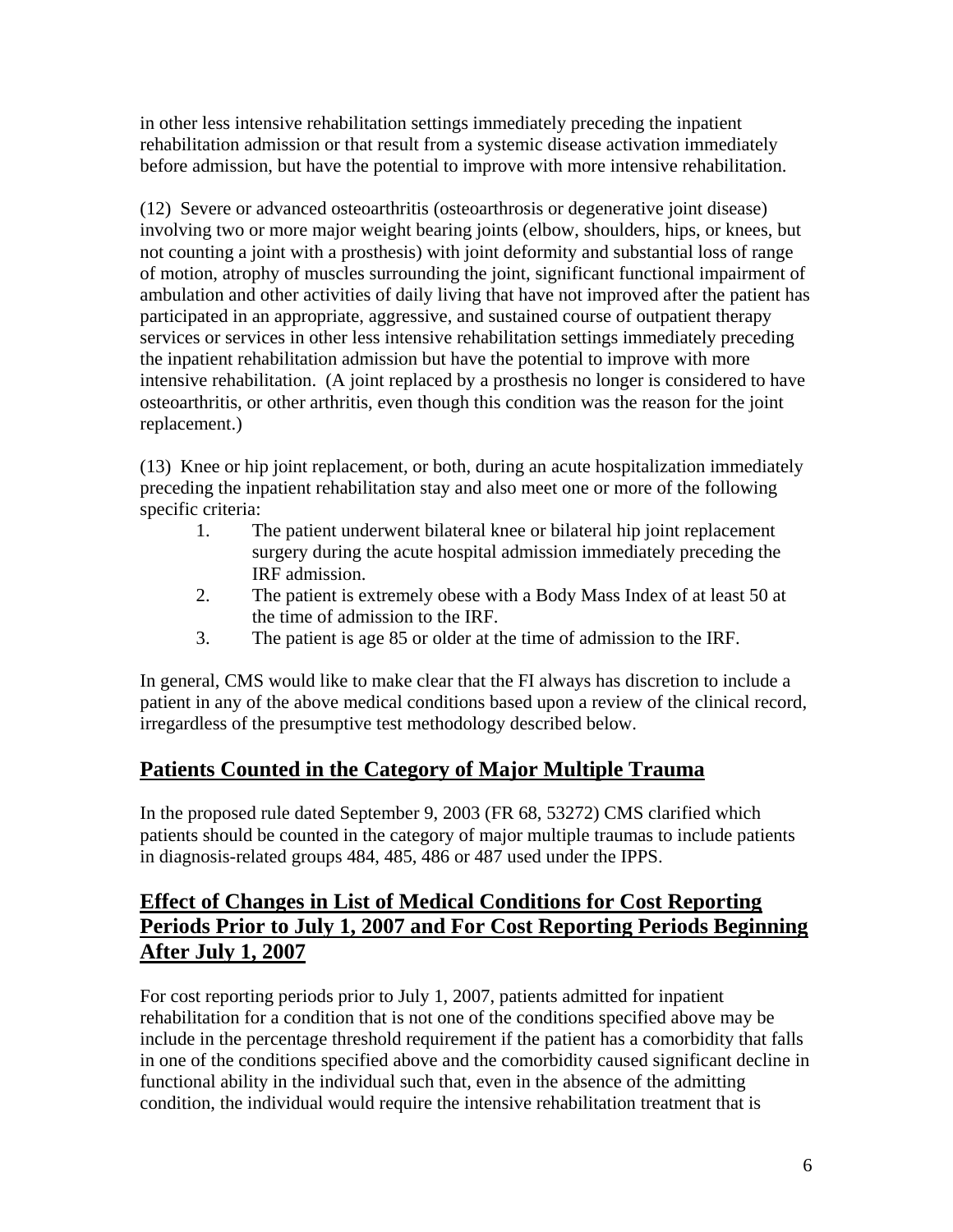unique to inpatient rehabilitation facilities paid under subpart P of Part 412 of the regulations, and that treatment cannot be appropriately performed in another care setting covered under the Medicare program.

For cost reporting periods beginning on or after July 1, 2007 a patient with comorbidity as described in the immediately preceding paragraph will no longer be included in the inpatient population that counts towards the compliance percentage threshold requirement.

# **Additional Guidance**

# **How to Code the IRF-PAI**

When coding patients IRF's must follow the ICD-9-CM instructions for coding the comorbidity or the IRF-PAI Instruction Manual for coding the etiologic diagnosis. IRFs that have identified an error in an assessment that has been submitted and accepted to the national database may make corrections in accordance with the instructions found in the section titled IRVEN Data Entry, found on page 30 of the Inpatient Rehabilitation Validation and Entry (IRVEN) System Reference Manual, Version 1.3.

### **How the Presumptive Test Methodology is Applied**

CR 3503 describes the "presumptive test" methodology and the medical record review methodology for determining compliance with the revised regulations. Unless otherwise instructed by the IRF, if the majority of an IRF's patients are Medicare Part A fee for service beneficiaries, the FI's will use the Medicare IRF-PAI data to make a presumptive judgment that an IRF's total patient population complies with the revised regulations. If an IRF fails to meet the applicable compliance percentage threshold using the presumptive test methodology, then the FI will perform a review of a sample of the medical records for the IRF's total patient population to make a final determination. IRFs that have been found to meet the "presumptive test" based solely on the percentage of Medicare Part A fee for service beneficiaries they serve are still, at the FI's discretion, subject to FI review of a sample of the medical records for the IRF's total patient population in order for the FI to make a final determination of compliance with the regulations.

The presumptive test methodology uses a computer program that produces an electronic report from the IRF PAI records retained in CMS' national repository. The report shows if an IRF's Medicare Part A fee for service patient population meets the compliance percentage threshold requirement. An IRF's FI can produce this report at any time during a given 12 month period of time. The codes contained in Appendix A of CR 3503 were used to develop the computer program only for the presumptive test methodology. We are planning on making the written specifications used in the computer program available to providers when using a sample of medical records to determine if the compliance percentage threshold requirement was met. FI's have the discretion of using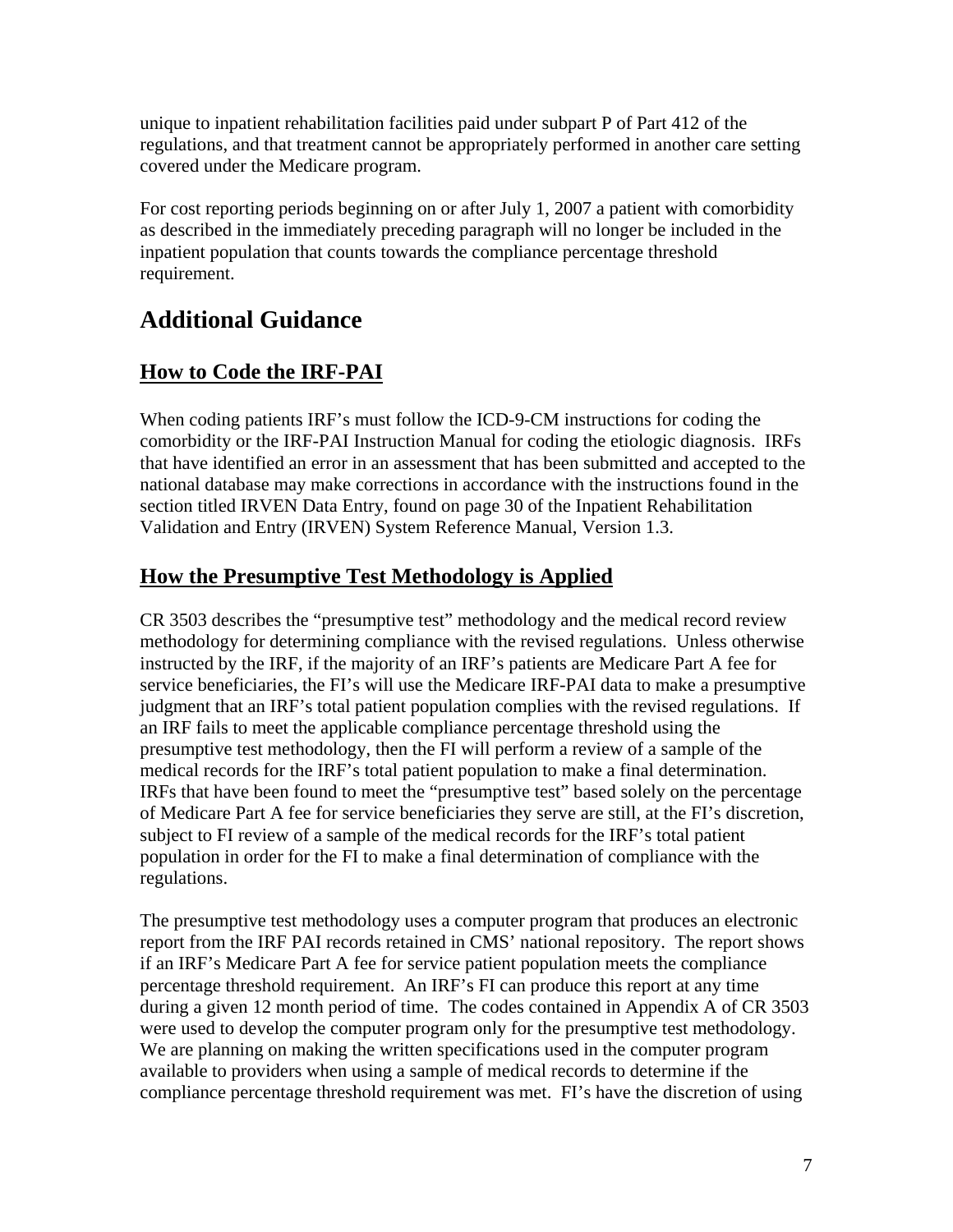additional codes or medical information from a patient's medical record to make the determination notwithstanding the report generated by the presumptive test methodology.

### **Use of The Codes in "Appendix A" when Calculating the Percentage Threshold Compliance Requirement under the Presumptive Methodology**

In accordance with the verification procedure specified in 140.1.4.B(1) of Chapter 3 of the Medicare Claims Processing Manual, in order for the IRF-PAI assessment data record, and thus, the patient, to be presumptively counted when calculating if the applicable compliance percentage threshold requirement was met, the data record must have an impairment group code that exactly matches one of the codes specified in the table column labeled "REHABILITATION IMPAIRMENT GROUP CODES\*", or an etiologic diagnosis or comorbid condition ICD-9CM code that exactly matches one of the codes specified in the table column labeled "ICD-9-CM-Codes\*\*."

Header codes in Appendix A with an "x," include all codes subsumed within that specific code for purposes of determining if the inpatient may be counted when calculating if the applicable percentage threshold requirement was met. However, if a specific impairment group code is paired with a excluded etiologic diagnosis (IRF-PAI item 22) ICD-9-CM code within the same IRF-PAI data record, that pairing will result in that inpatient not being presumptively counted in the calculation when the determination is made regarding if the applicable compliance percentage threshold requirement was met. Specific impairment group, comorbidity, and etiologic diagnosis ICD-9CM codes were excluded from Appendix A in certain cases or medical conditions because it was determined that review of the medical record was more appropriate than the use of codes, under the presumptive test methodology.

An IRF should maintain direct contact with the appropriate FI staff to ensure that proper methodology is used to determine compliance with the revised requirements for a given compliance review period.

If an IRF is dissatisfied with the calculation of its compliance percentage that results in a change of its classification, the IRF may file an appeal of its Notice of Program Reimbursement for the affected cost reporting period in accordance with 405 Subpart R of Part 42 of the regulations.

### **Determining an "appropriate, aggressive, and sustained course of outpatient therapy services in other less intensive rehabilitation settings immediately preceding the inpatient rehabilitation admission"**

In subsections 140.1C10, 11 and 12 of Chapter 3 of the Medicare Claims Processing Manual, we list three of the 13 medical conditions that count as meeting the revised compliance regulations. In these subsections, we further state that, to qualify as meeting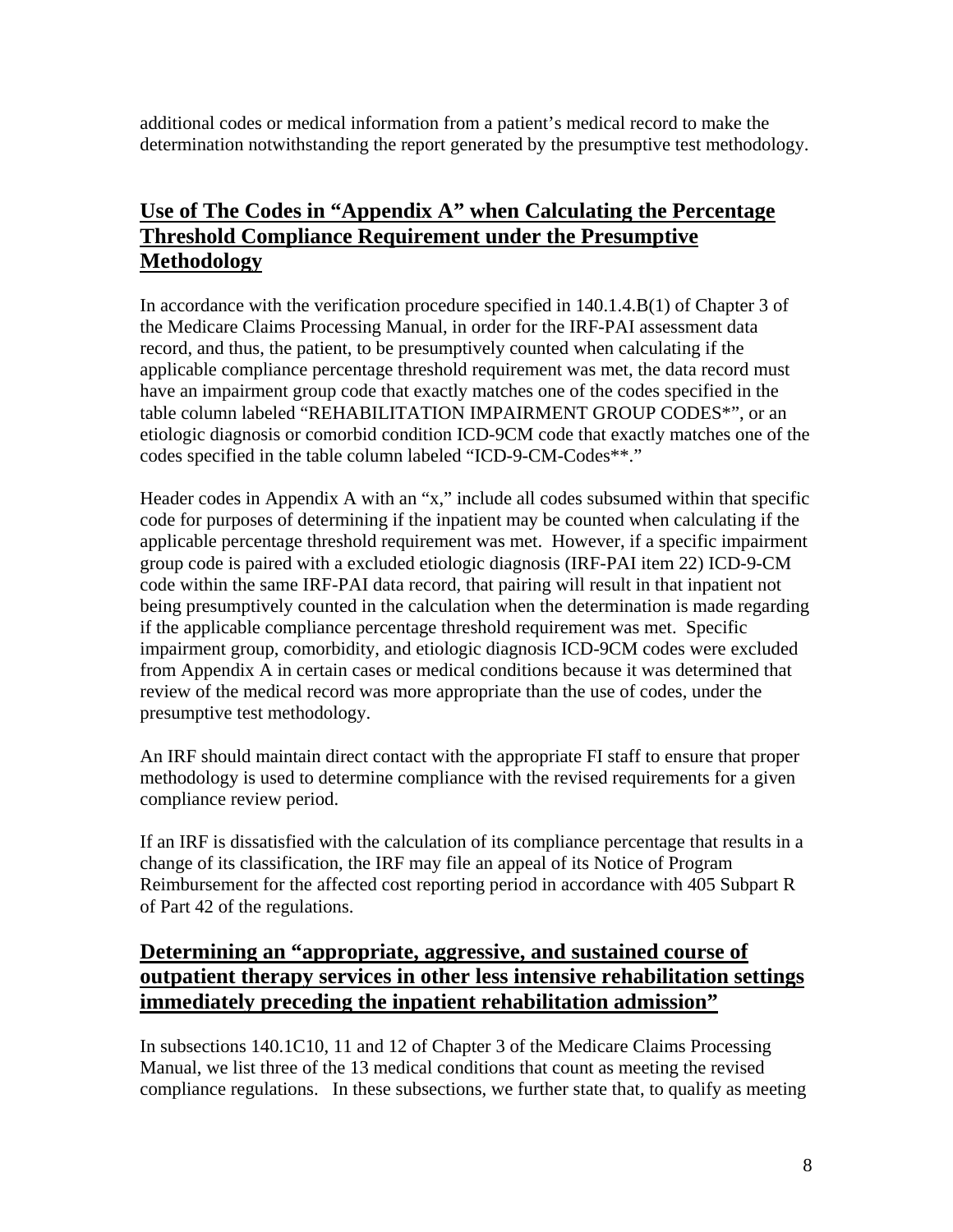one of these specific three medical conditions, a patient with 1 of these conditions must have had, "an appropriate, aggressive, and sustained course of outpatient therapy services in other less intensive rehabilitation settings."

In addition, in these subsections, we further state that the therapy services "must consist of a course of rehabilitation therapy of at least 3 weeks minimum duration with at least two individual (non-group) therapy sessions per week targeting all clinically impaired joints supported by documentation in the medical record of all such services with periodic assessments for clinical functional improvement, within 20 calendar days of an acute hospitalization preceding immediately an IRF stay, or 20 calendar days immediately preceding an IRF admission."

Also, for these three medical conditions we state in the CR 3503 that the FI has the discretion to use local practices and more current clinical information, instead of the criteria we specified in CR 3503, to interpret or define an appropriate, aggressive sustained course of outpatient therapy services or services in other less intensive rehabilitation settings.

# **"Within 20 Calendar Days" Defined**

The "within 20 calendar days" provision means that in order for a patient to be counted as meeting the medical conditions specified in subsections 140.1.1C10, 11, and 12, the patient must have failed a trial of an appropriate course of outpatient therapy, or therapy services in other less intensive rehabilitation settings of at least 3 weeks minimum duration with at least two individual (non-group) therapy sessions per week targeting all clinically impaired joints supported by documentation in the medical record of all such services with periodic assessments for functional improvement within 20 calendar days of an acute hospitalization preceding immediately an IRF stay. Due to the dynamic nature of medical illness, a patient who completed a course of outpatient therapy, or received therapy services in other less intensive rehabilitation settings, in the remote past might potentially benefit from a renewed effort at rehabilitation in the outpatient setting, or in other less intensive rehabilitation settings, with therapy focused on the specific clinical deficits accounting for the patient's current functional impairments.

### **Clarification of Joint Replacement Instructions**

Based on CR 3334, we are aware of the inadvertent placement of the paragraph that appears after the knee or hip joint replacement medical condition specified at subsection 140.1.1C13c. Furthermore, we understand the inadvertent placement of this paragraph, might be incorrectly interpreted to mean, that in order to be counted as part of the compliance threshold the knee or hip joint replacement cases must also meet the therapy requirements, in addition to the separate parameters specified for knee or hip joint replacements. We corrected the placement of the paragraph when we issued CR 3503, so as to avoid any suggestion that the therapy condition "appropriate, aggressive, and sustained course of outpatient therapy services or services in other less intensive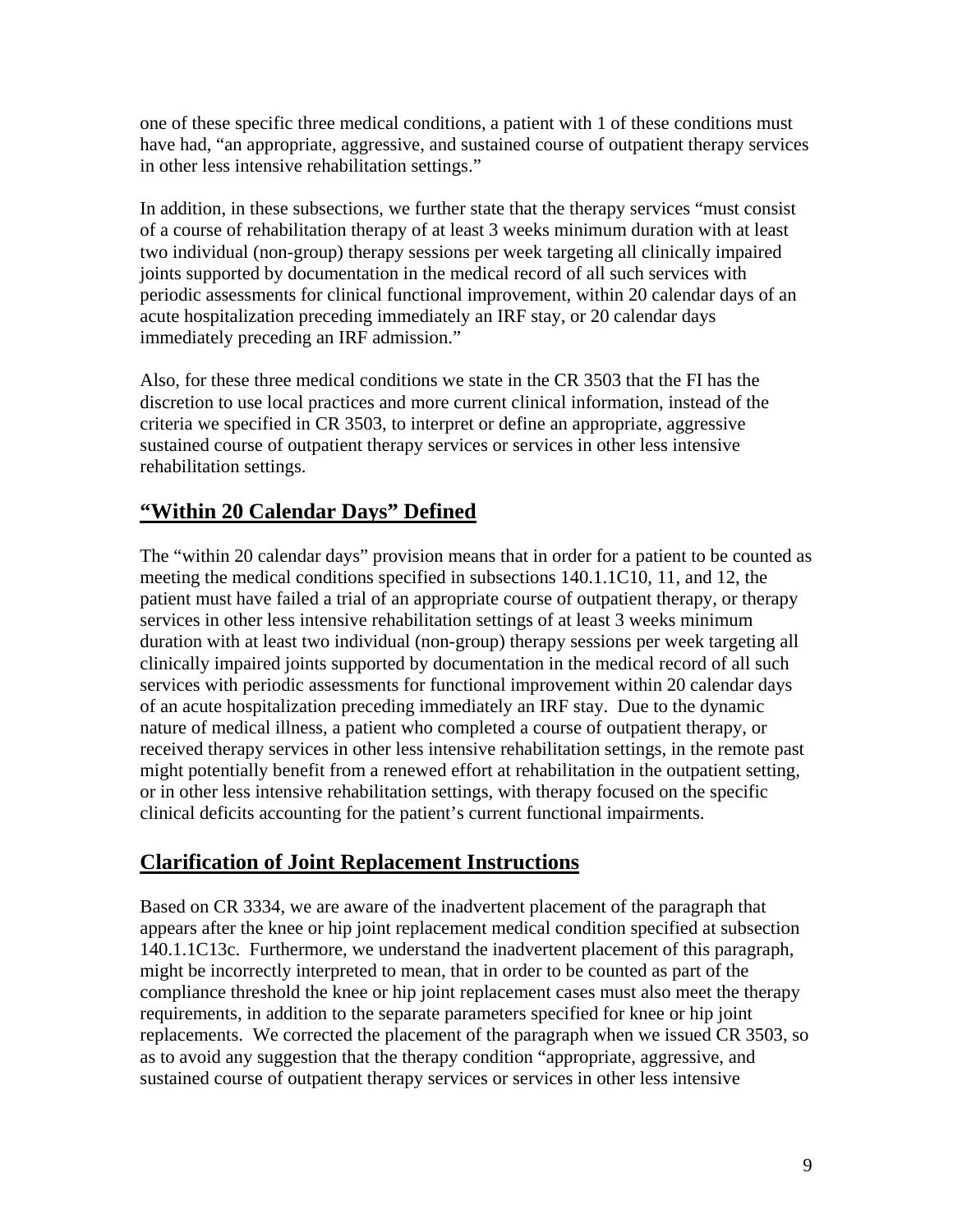rehabilitation settings," pertains to the knee or hip joint replacement conditions specified in subsection 140.1.1C13.

### **How to Determine the Compliance Review Period**

Section 140, Chapter 3, of the Medicare Claims Processing Manual, as amended by CRs 3334, and 3503 describes the process for determining a compliance review period. The FI in conjunction with the RO will make a final determination of an IRF's compliance review period. The compliance review period must allow adequate time for the FI and RO to determine if the classification of an IRF must be made prior to the beginning of the next cost reporting period affected by such change. IRFs should contact the appropriate FI and RO staff to determine its specific compliance review period.

Section 140, Chapter 3, of the Medicare Claims Processing Manual, as amended by CRs 3334 and, 3503 also describe how to determine the compliance review period for the initial cost reporting periods following the implementation of the revised regulations effective July 1, 2004. This special determination of a compliance review period was necessary to account for a period that was less than 12 months long since the new requirements were not effective until July 1, 2004. Affected IRFs should contact the appropriate FI and RO staff to determine its specific compliance review period.

# **How the FI Will Use Generally Accepted Statistical Sampling Techniques to Determine an IRF's Compliance With the Compliance Percentage Threshold Requirement**

The FI will use generally accepted statistical sampling techniques to determine what is a statistically appropriate random sample number of inpatients for purposes of determining compliance with the compliance percentage threshold requirement, based upon the instructions found in § 140.1.4(B)(2)(b) of Chapter 3 of the Medicare Claims Processing Manual. IRFs are responsible for reporting to the FI that they fail to meet the compliance percentage threshold requirement, where the IRF has made such a determination.

If an IRF is dissatisfied with a finding of non-compliance that results in a change to its classification, the IRF may file an appeal of its Notice of Program Reimbursement for the affected cost reporting period in accordance with 405 Subpart R of Part 42 of the regulations.

### **How To Determine If an IRF is New, Converted, or an Expansion**

The ROs are responsible for determining if a hospital or unit of a hospital seeking to be classified as an IRF is considered new, converted, or is an expansion of an already classified IRF. A facility should contact the appropriate RO staff to make this determination.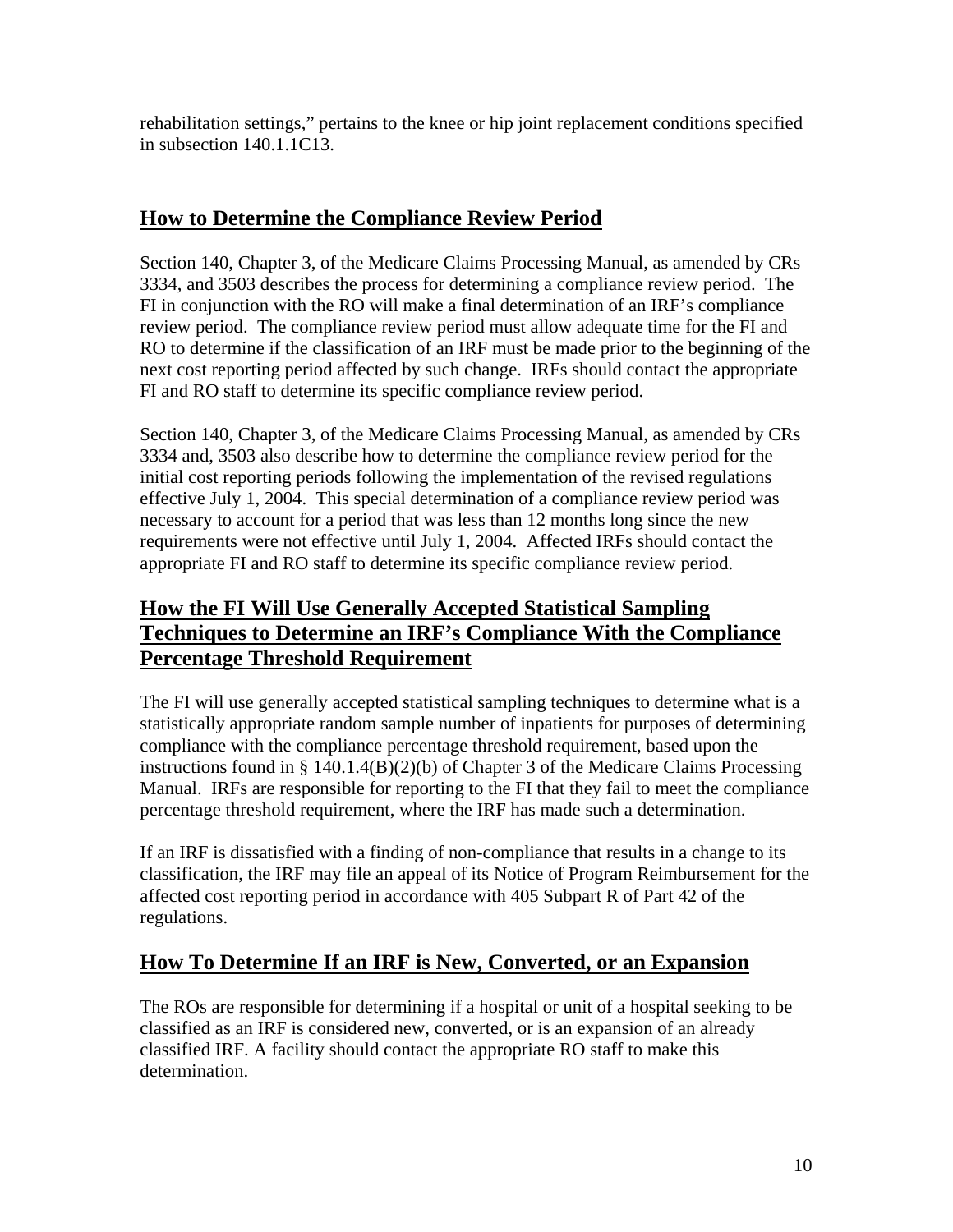A newly participating hospital or a new unit of a hospital that seeks classification as an IRF for the first full 12-month cost reporting period that occurs after its becomes a Medicare-participating hospital may provide a written certification that the inpatient population it intends to serve meets the compliance percentage threshold requirements described above, instead of showing that is has treated that population during its most recent 12-month cost reporting period. If an IRF is paid under the IRF PPS for a cost reporting period based on a written certification that it will meet the percentage threshold compliance requirement but does not actually meet the requirement for that cost reporting period, CMS adjusts its payments to the hospital retroactively under §412.130. There is no specific form or content requirements for completing the written certification. The FI adjusts payment to the hospital calculating the difference between the amount actually paid for services to Medicare Part A fee for service patients in the facility during the period of provisional exclusion and the amount that would have been paid if the hospital or unit not been excluded from the IPPS. The FI then takes action to recover the resulting overpayment or corrects the underpayment to the hospital.

A facility that is not new is considered to be a converted facility. A converted facility and an expansion of an existing facility must show that during its most recent, consecutive, and appropriate 12-month time period (as defined by CMS or the fiscal intermediary), it meets the revised compliance percentage threshold requirements of  $§412.23(b)(2).$ 

#### *For further information IRFs should contact the appropriate FI and RO staff if they have any questions regarding the IRF PPS or its classification as an IRF.*

### **Intermediary Provider Training**

No mandatory training will be provided by the Intermediary on the IRF classification requirements. However, the Intermediary's may at their discretion provide training regarding the IRF classification requirements. Therefore, interested providers should contact the appropriate FI to determine if the FI will be offering training on the IRF classification requirements.

*For further information IRFs should contact the appropriate FI and RO staff if they have any questions regarding the IRF PPS or its classification as an IRF.*

### **Future Research Into Rehabilitation Services in Various Settings**

In the May 7, 2004 final rule, CMS described the process necessary to develop a future research agenda to assist in determining the data needed to assess the efficacy of rehabilitation services in various settings. In particular, the two questions most in need of objective, outcomes-oriented answers with respect to IRFs are: (1) How better to identify those patients who are most appropriate for intensive medical rehabilitation resources provided in the IRF setting as opposed to alternative care settings (such as acute hospital, skilled nursing facilities, home health rehabilitation or outpatient rehabilitation)? and (2)